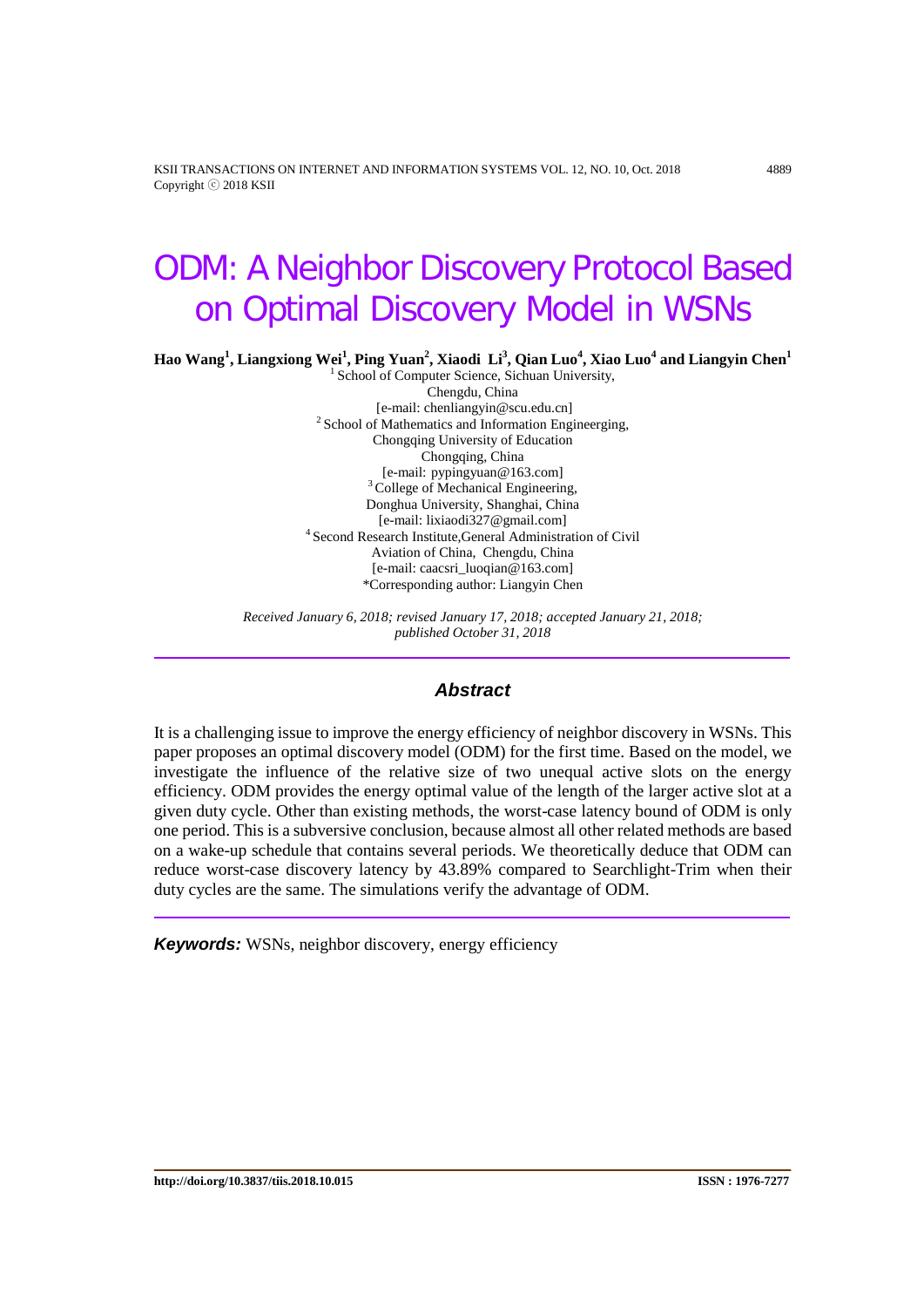# **1. Introduction**

**N**owadays wireless sensor networks (WSNs) are more and more widely used in many fields such as environmental monitoring [1], tactical military [2][3], disaster relief [4] and so on. Besides, WSN is one of key enablers for the Internet of Things (IoT) paradigm. It brings IoT applications richer capabilities for both sensing and actuation [5]. WSN usually includes thousands of sensor nodes which can obtain physical data such as temperature, humidity, vibration data from their surroundings. Then, these data are transferred to sink nodes or base station directly or via multi-hop communication. In most WSN applications, tiny sensor devices are deployed randomly in inaccessible areas. These sensor devices have limited energy budget, and they work continuously until their energy drains. They not only collect sensing data but also send and receive data packets. An ultimate goal of WSN applications is to increase the lifetime of sensor devices through minimizing energy consumption [6].

Discovering neighboring sensors is an essential and continuous task in WSNs. The neighbor discovery is indispensable not only during the deployment phase of sensor networks but also at any time when the network begins to work, since some new sensor devices may be deployed anytime during the working process of the network. Energy efficiency of neighbor discovery is directly related to the lifetime of sensor nodes which are powered by tiny batteries. In addition, there is no synchronous clock for all sensors so that the difficulty of neighbor discovery increases. Energy-efficient neighbor discovery is very challenging and almost all related studies focus on addressing this issue. By the way, smaller energy consumption and discovery latency mean that the method is more energy-efficient [7].

Current neighbor discovery algorithms fall into two categories, i.e. pair-wise algorithms and group-based ones. Group-based method can be regarded as the middleware over pair-wise method. The more energy-efficient the pair-wise protocols used is, the more energy- efficient the neighbor discovery is when the same group-based middleware is employed [8][9][10]. As a result, our main goal in the paper is to improve the energy-efficiency of pair-wise method. Based on whether successful neighbor discovery can be achieved within a certain time (this time is called worst-case latency bound or worst-case bound ), there are two categories of pair-wise protocols as well, i.e. the probabilistic algorithms [11][12] and the deterministic ones [13]-[21]. Since many application scenarios require that the worst-case bound is finite [7], we focus on deterministic algorithms in the paper. Owing to restricted energy budget, many deterministic algorithms are slotted-based and each node performs duty-cycled operations. That is to say, time is divide into many slots and each node sleeps during most slots (which are called sleep slots), while turning awake during a few remaining slots (which are called active slots). Each node has a wake-up schedule which is a string of binary numbers where '1' and '0' represent an active slot and a sleep slot respectively. Suppose each wake-up schedule consists of T slots. The wake-up schedule repeats every T slots. The duty cycle (for short DC) is defined as the ratio of the total active slots length within one wake-up schedule to

the time of one wake-up schedule, i.e. *T* slots. Deterministic methods improve energyefficiency by studying how many the value of T is and whether each slot in the T slots is active or not. For any two nodes using the same wake-up schedule, deterministic method guarantees that the two nodes can discover each other within one wake-up schedule. The core idea of deterministic methods is to reduce the T and the total length of active slots in T slots while ensuring nodes discover each other within T slots for any two nodes using the same wake-up schedule.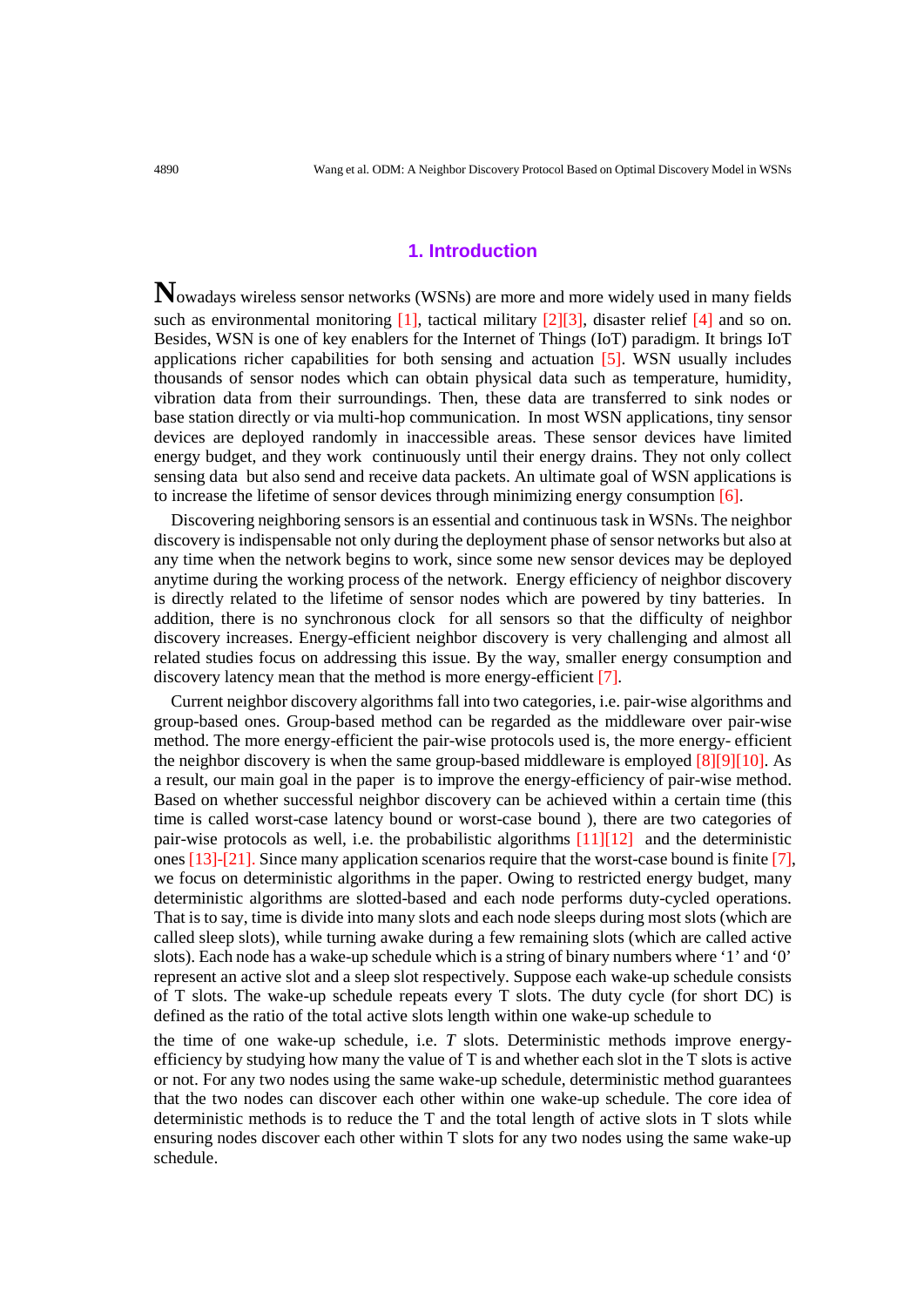The lengths of all slots in earlier algorithms are the same. Later researchers find there exists redundancy in the overlap of two nodes' active slots, which limits improvement of the energy efficiency. They assign different sizes to active slots and sleep ones to eliminate the redundancy partly or fully. As a result, their studies, including Searchlight-Striped [7] and Non-integer [17] (Non-integer can amend a series of protocols such as Disco [15], U-connect [16], Searchlight [7]. Searchlight-Trim is the best one in Non-integer), obtain a great energy-efficiency improvement. Even so, almost all existing neighbor discovery algorithms, including Disco [15], Searchlight family [7], Block-based algorithms [18] [19], are based on a wake-up schedule that contains several periods. We find this way is still not very energy-efficient.

In this paper, we propose an optimal discovery model (ODM) to comprehensively analyze the performance of the algorithms. Based on the model, we investigate the influence of the relative size of two unequal active slots, i.e. anchor slot (A slot) and probe slot (P slot) on the energy efficiency. We fix the duty cycle (for short DC, which is equivalent to the energy consumption [7]) and compare the discovery latency of almost related methods to measure their energy-efficiency. When a value of DC is given, ODM can give the energy-optimal length of A slot  $(L<sub>A</sub>)$ . Besides, the theoretical analysis provides a subversive conclusion: the worst-case bound of ODM is only one period (the length of the period is decided by the value of DC and  $L_A$ ), which is very different from the existing studies. To the best of our knowledge, there is no existing method whose wake-up schedule contains only one period. This subversive conclusion may highlight new arenas for future researches about neighbor discovery.

## **2. Related Works**

Neighbor discovery is the key of WSNs applications, because it is the first step of network construction. Besides, neighbor discovery protocol must run continuously in each sensor node until their energy drains, because the network topology may change at any time, i.e. many new sensors may be deployed anytime during the work process of the network. However, there is no synchronous clock for all sensors, which increase the difficulty of neighbor discovery at a limited energy budget. To save energy, always remaining the the radio "on" is not practical because most energy consumption is caused by RF model [7]. In general, each node performs duty-cycled operations for the purpose of energy conservation. That is to say, time is divide into many slots and each node sleeps during most slots (which are called sleep slots), while turning awake during a few remaining slots (which are called active slots). The main goal of neighbor discovery is to determine which slots need to be active to improve energy-efficiency meanwhile successful neighbor discovery is guaranteed.

There are many studies related to neighbor discovery in WSNs. These neighbor discovery algorithms fall into two categories, i.e. pair-wise neighbor discovery methods [11]-[21] and group-based ones [8][9][10]. The pair-wise neighbor discovery protocols only focus on whether any two nodes can find each other. Group-based methods are based on pair-wise ones. The difference is that sensor node can carry neighbor table in its sending packets to recommend the wake-up schedule of discovered neighbors to other nodes and accelerate the process of neighbor discovery. Group-based method can be regarded as the middleware over pair-wise method. The more energy-efficient the pair-wise protocols used, the more energyefficient the neighbor discovery is when the same group-based middleware is employed. So, our main objective in the paper is to improve the energy-efficiency of pair-wise method.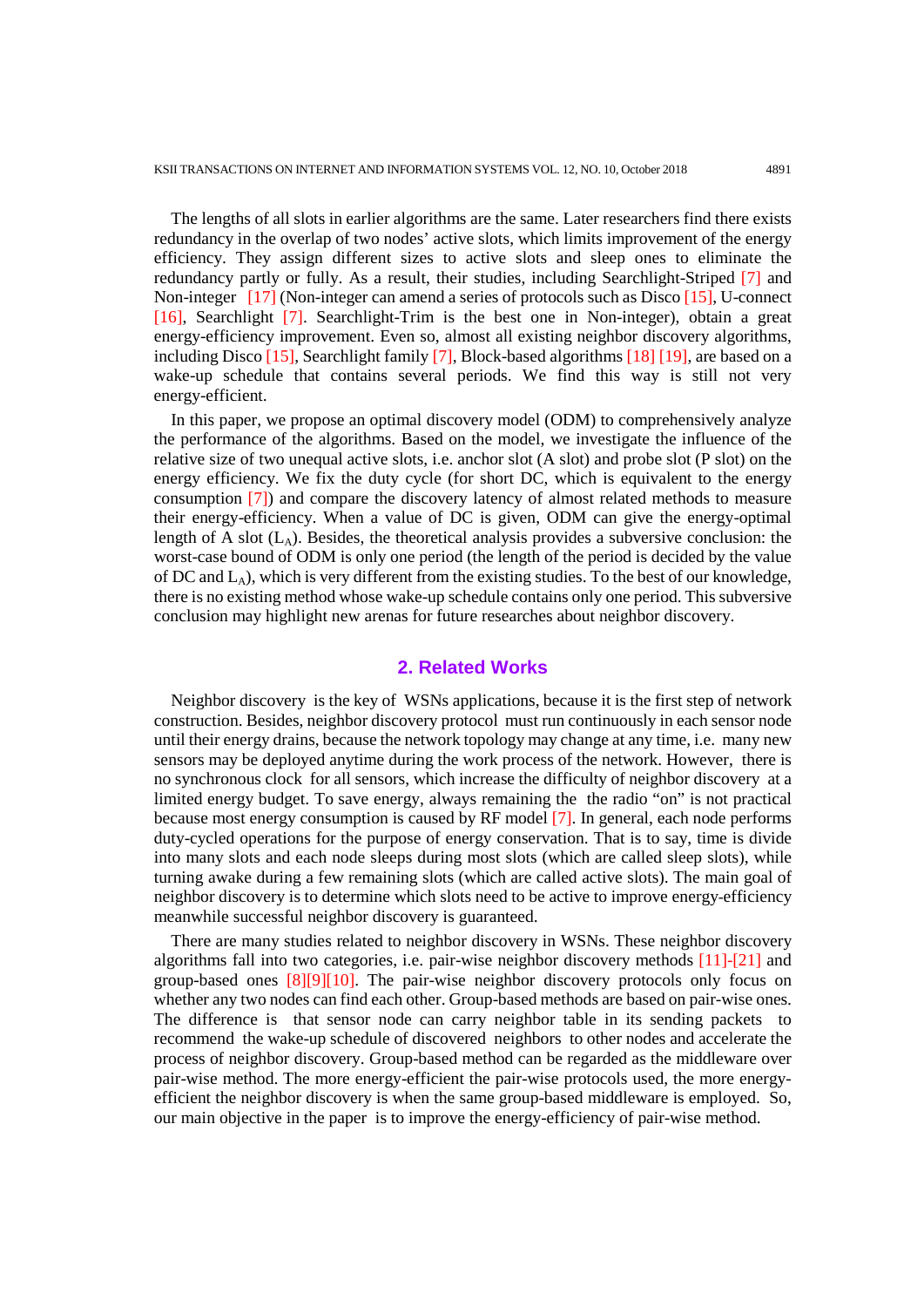Based on whether successful neighbor discovery can be achieved within a certain time (this time is called worst-case latency bound or worst-case bound ), existing pair-wise protocols fall into two categories as well, i.e. the probabilistic algorithms  $[11][12]$  and the deterministic ones [13]-[21]. The probabilistic algorithms includes Birthday [11] and Panda [12]. In birthday protocols, sensor node probabilistically decides the state for each slot from transmitting, receiving and sleep independently. A latest probabilistic protocol is Panda [12]. In Panda, sensors initialize in sleep state to conserve energy. To maximize the discovery rate, Panda also follows a probabilistic approach in which sensors sleep for an exponential duration. Following sleep step, sensors wake up and listen for discovery packets from their neighbors for a fixed duration. If a packet is received, the sensor remains listening until it completes reception of this message. If no transmission is heard in the listen state, the node transmits its discovery message. The authors use the renewal theory to analyze the performance of Panda.

Probabilistic protocols have satisfied mean case performance. However, because of the lack of worst-case latency bound, these probabilistic protocols inevitably incur the problem of long tail. That means that the discovery latency may be arbitrarily long. Since many application scenarios requires that the worst-case bound is finite [7], we focus on deterministic algorithms in the paper. If there is no ambiguity, neighbor discovery refers in particular to deterministic algorithms in the remaining of this paper.

The earliest deterministic neighbor discovery protocols are quorum-based ones [13][14], where time is divided into  $m^2$  contiguous slots. These  $m^2$  slots are arranged as a two-dimensional  $m \times m$  array and each sensor node can arbitrarily select one row and one column of the slots as active slots. This pattern ensures that no matter which row and column are chosen, one of the active slots of any sensor node can overlap one active slot of the other node within  $m<sup>2</sup>$  slots. Another kind of earlier protocols is prime-based deterministic protocols, including Disco [15] and U-connect [16]. In Disco, each node chooses a pair of prime numbers The sensor nodes then awake when the sequence number of one slot can be divide exactly by either of the two prime numbers. If one sensor chooses primes  $p_1$ ,  $p_2$  and another sensor chooses  $p_3$ ,  $p_4$ , the worst-case latency between these two nodes will be min $\{(p_1 \cdot p_3), (p_1 \cdot p_4),$  $(p_2 \cdot p_3)$ ,  $(p_2 \cdot p_4)$ , where  $p_1 \neq p_2$ ,  $p_3 \neq p_4$ . U-Connect uses only one prime. Each node not only wakes up one slot every p slots, but also wakes up  $(p+1)/2$  slots every  $p^2$  slots. The worst-case latency for U-Connect is  $p^2$ . Although quorum-based and prime-based protocols have good worst-case performance, they are worse than the probabilistic protocols, i.e. Birthday, in the average case.

In response to that, Searchlight [7] was proposed. Searchlight employ two active slots, i.e. anchor slot  $(A \text{ slot})$  and probe slot  $(P \text{ slot})$  in one period. A slot is fixed in the first slot in each period. Since the length of any period is the same, the offset between the A slot of any node and the A slot of the other node is remain unchanged. Then, P slot is introduced to probe the A slot the other sensor node. P slot is from 2-th to 2  $|t|$  $\left[\frac{1}{2}\right]$ -th slot, where t is the length of one period. P slot is at 2-th slot in first period and move to next slot in next period if the position is not more than 2  $|t|$  $\left[\frac{1}{2}\right]$ . When P slot is at  $\left[\frac{1}{2}\right]$  $|t|$  $\left[\frac{1}{2}\right]$ -th slot, it moves to 2-th slot again at next period.

The worst-case bound of Searchlight is 2  $t\left[\frac{t}{2}\right]$ . It outperforms previous deterministic protocols much and is the best energy-efficient deterministic one which use same *active* slots.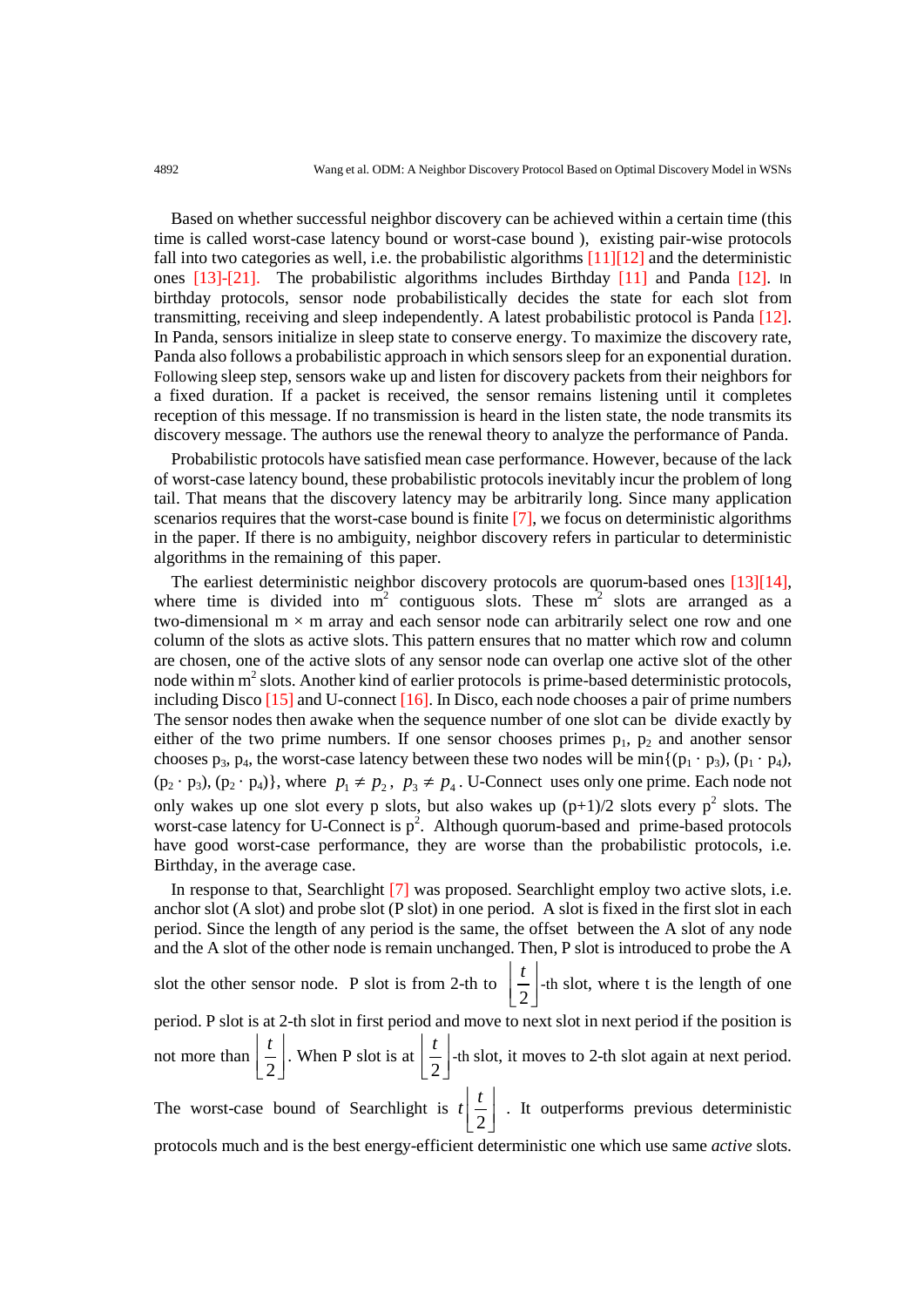Researchers afterward find that assigning different sizes to *active* slots and sleep ones brings a great energy-efficiency improvement. Those studies include Searchlight-Striped [7] and Non-integer [17] protocols. Compared with Searchlight, for Striped-Searchlight each active slot overflows by  $\delta$ , where  $\delta$  is so small that only one packet can be sent, and it only probes every *even* slot from 1 to 2  $|t|$  $\left[\frac{1}{2}\right]$ . Through this improvement, Searchlight-Striped

increases a small amount of DC but reduces the size of wake-up schedule to half [20]. Non-integer trims the active slots to  $0.5+\delta$ . This improvement can be applied to quorum-based, prime-based and Searchlight.

Although Striped-Searchlight and Non-integer obtain much promotion in energy efficiency, they still employ equal-size active slots, thus is not very energy-efficiency. Another latest studies is Lightning [20]. Unequal-size active slots is used and the energy- efficiency of Lightning is much better than the methods stated above. The reason why the previous studies employ equal-sized active slots is that the length of active slots is decided by RF module's shift time from sleep state to active state. But some recent studies indicate that some RF modules include another state named as idle state besides sleep and active state. The shift time from idle state to active state is very short. Employing active, sleep as well as idle state makes they employ two kinds of active slots with different active lengths [20].

Although unequal-size active slots is employed in Lightning, it fails to analyze the relative size of the different-size *active* slots. Our study indicates that the relative size of the different-size active slots have much influence on the performance of neighbor discovery protocols. In this paper, we propose an optimal discovery model (ODM) to comprehensively analyze the performance of the algorithms. Based on the model, we investigate the influence of the relative size of two unequal active slots, i.e. A slot and P slot on energy efficiency. Besides, the theoretical analysis draws a subversive conclusion: the worst-case bound of ODM is only one period (the length of the period is decided by the value of DC and  $L_A$ ), which is very different from the existing studies. This subversive conclusion may highlight new arenas for future researches about neighbor discovery.

There are other related methods, i.e. block-based methods [18][19] and Nihao [21]. In block-based methods, block design concept can be applied to find a neighbor discovery schedule. Nihao defines dedicated listen and transmitting slots. In each listen slot, the radio listens to the channel during the whole slot length. In each transmitting slot, one beacon is sent at the beginning of the slot, and the node goes back to the sleep mode afterwards.

# **3. Our Design**

We design a more general model which is used to investigate the optimal value of  $L_A$  and n that make the worst-case bounds minimum. So, the model is called optimal discovery model (ODM). As a prerequisite, the definition of L slot is given below.

**Definition1.** Logical slot (L slot): Time is divided into contiguous L slots. The length of each L slot is  $\tau$ . We assume the value of  $\tau$  is  $m\delta$ , where  $\delta$  is a small amount time which is sufficient to send or receive one packet. Note that the concept L slot is used to help us understand that the number of  $L$  slots in each period is t whether  $L_A$  changes or not.

## **3.1 A Simple Version**

To help understand the essence of the method, a simple version is presented. Each node has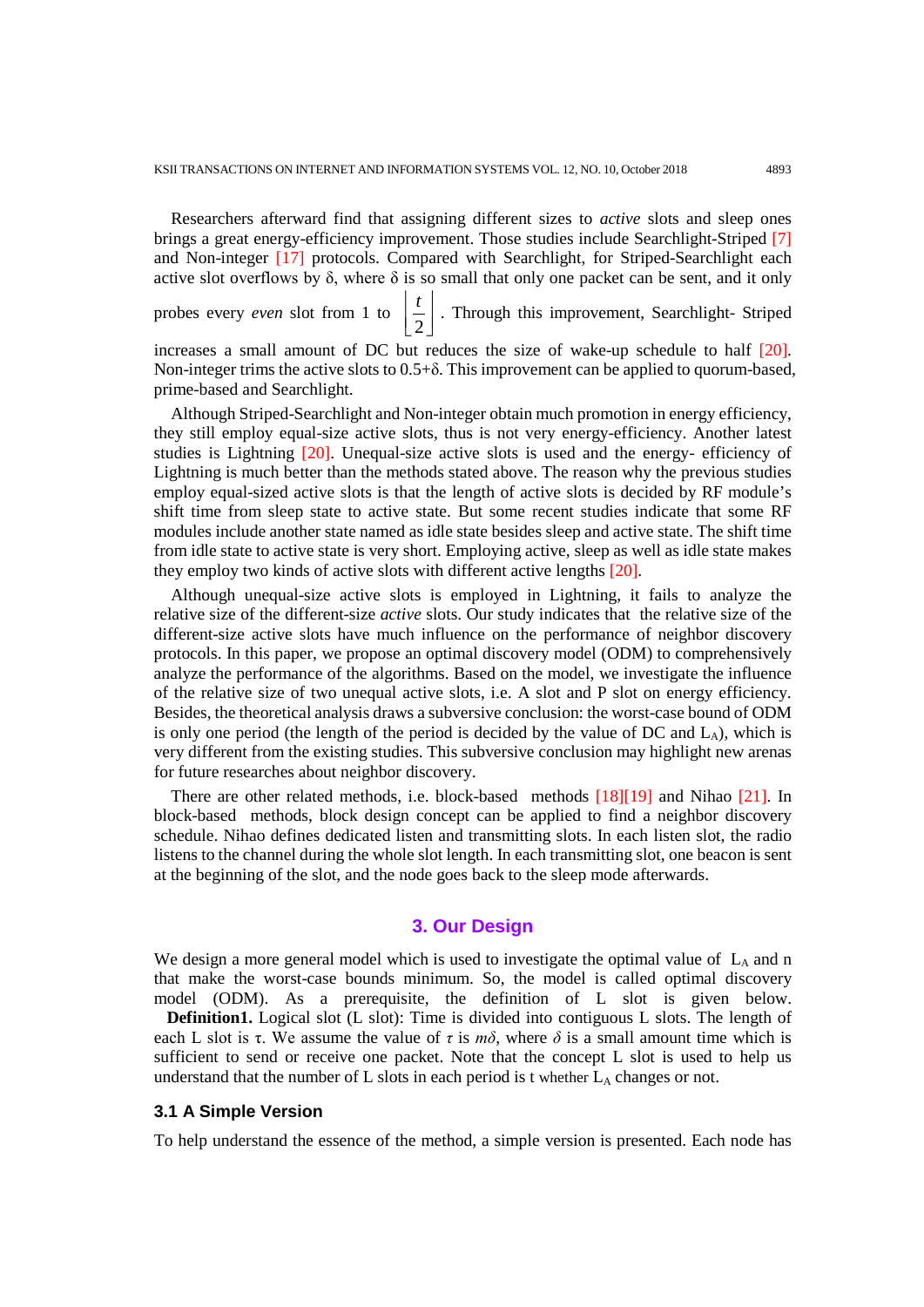two kinds of active slots in period *t*, *i.e.* A slot and P slot, whose lengths are different. There is one A slot in each period whose location is in the first slot. For any two neighboring nodes *x* and *y*, let  $\varphi(x, y)$  be the phase offset from the A slot of *x* (denoted by A<sub>x</sub>) to the A slot of y (denoted by  $A_y$ ), as shown in Fig. 1(a) and Fig. 1(b).  $\varphi(x, y)$  is a random value between one period for different node-pairs because nodes are asynchronous. When  $\varphi(x, y)$  is not more than



**Fig. 1.** The offset between A slots of any two neighbors nodes

*τ*, *Ax* and *Ay* will overlap, which is called A-A overlap. For all other offsets, *Ax* and *Ay* will never overlap or the overlap length is less than 2δ. So, P slot is employed to search for the A slot of the node's neighbors. To help understand, all P slots can be assigned in one period. We use *M (c)* to denote one node is in A slot, P slot or sleep state at *c-th δ* time in the period. The value of *c* is from 0 to *mt* - *1*, because there are  $t \, L$  slots in one period. *M* (*c*) is:

$$
M(c) = \begin{cases} A, & 0 \le c < m+2 \\ P, & (c \text{% } m=0 \text{ or } c \text{% } m=1) \text{ and } 2m \le c < \left\lfloor \frac{t}{2} \right\rfloor m + 2m \\ \text{sleep, otherwise} \end{cases} \tag{1}
$$

where "%" denotes the modulus operator. **Fig. 2** helps you easily follow the expression (1). If  $\tau < \varphi(x, y) < \left\lfloor \frac{t}{2} \right\rfloor \tau + \tau$ , P<sub>x</sub> (x's P slot) will overlap A<sub>y</sub> in one period (see Fig. 1(a)). If  $\left(\frac{t}{2}\right)\tau + \tau < \varphi(x, y) < t\tau$ , P<sub>y</sub> (y's P slot) will overlap A<sub>x</sub> in one period (see **Fig. 1(b)**). Herein, the term "overlap" means the overlap between two nodes' active slots is not less than *2δ*. In short, there is at least one A-A or A-P overlap within one period. In Searchlight, the P slot is one L slot. But this arrangement is not energy-efficient. So, we trim each P slot to  $2\delta$  and overflow  $2\delta$  for each A slot (see Fig. 2). Are all P slots located in one period is

energy-efficient? We can assign all the  $\frac{1}{2}$  $|t|$  $\left[\frac{1}{2}\right]$  slots to several periods, *i.e. n* periods (these *n*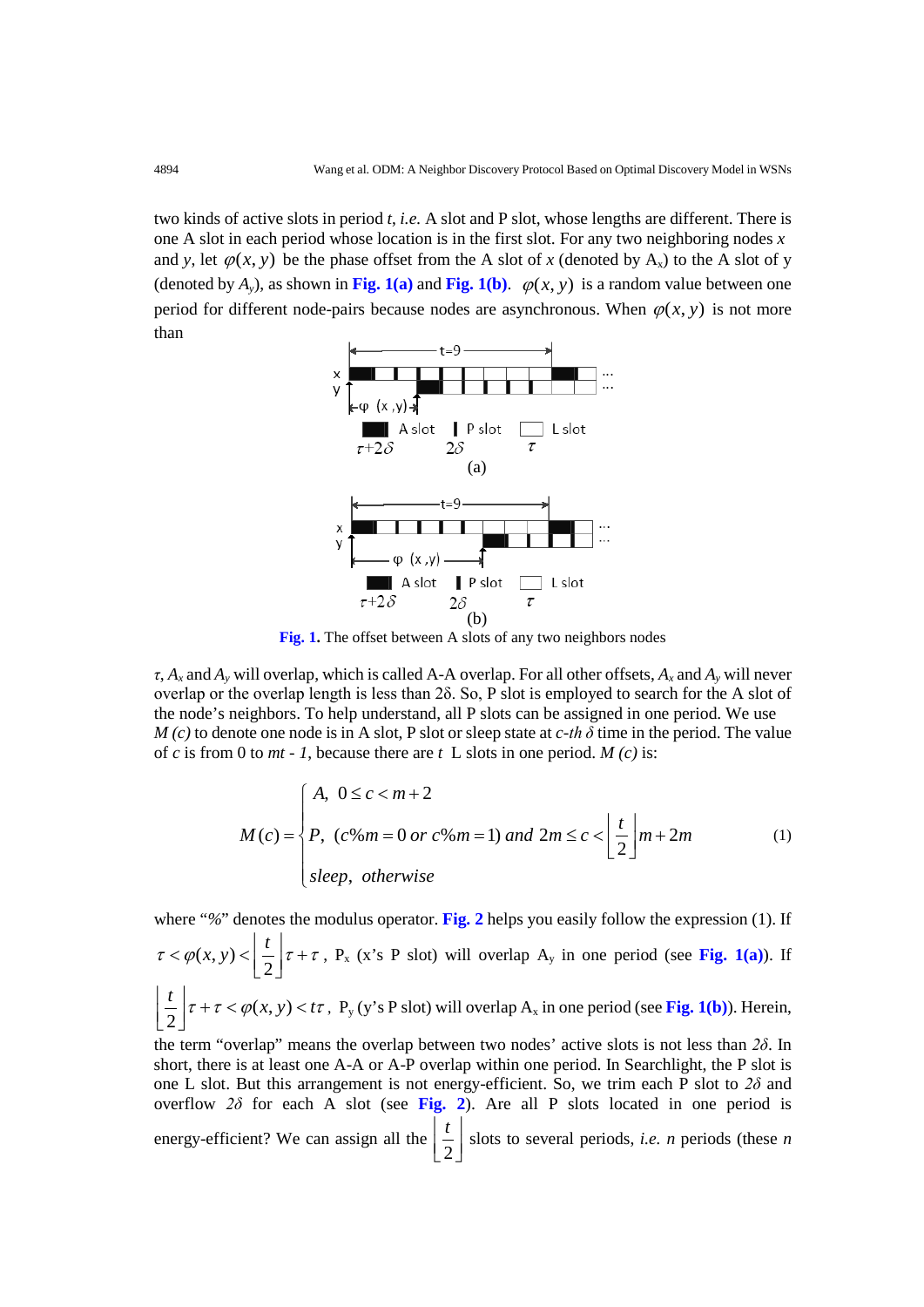periods is called one hyper-period) and the energy optimal value of  $n(n_{opt})$  can be deduced. Note that, each period always has one A slot no matter how many the value of *n* is. The essence of our method is: when the condition below is met, it is sure that there is at least one A-A or A-P overlap within *n* periods. The condition is:

1) If the n periods is considered as a matrix M and all rows of the matrix are projected to one

row, the range from *2τ* to 2  $\frac{t}{-\tau}$  $\left[\frac{t}{2}\right]\tau + \tau$  in projected row will contain  $\left[\frac{t}{2}\right]$  *t*  $\left[\frac{1}{2}\right]$  P slots;

2) And the offset between the starts of each two continuous P slots is not less than the length of *LA - 2δ*.



**Fig. 2.** Each node wakes or sleeps according to same wake-up schedule. This is a simple schedule. Other schedules including the optimal one are presented in the following subsections.

Finally, two questions are raised: 1) Can the energy efficiency be improved by changing *LA* at a given DC. 2) Can we obtain *nopt*? To answer the questions, the optimal version is presented next. Then, the theoretical analysis about  $n_{opt}$  and  $L_A$  is detailed.

#### **3.2 The Optimal Version**

Compared to the simple version above, the difference of the optimal version is that  $L_A$  is changeable. Suppose  $L_A$  is  $(k + 2)\delta$ , where k is an integer and no less than 1. There is only one A slot in one row and the location of A slot is at the beginning of each row. When all rows are projected into one row, to ensure the P slots are uniformly distributed in the first half of the projected row except A slot, the two conditions below should be satisfied:

1) The offset between the starts of each two continuous P slots are  $L_A$  -  $2\delta = k\delta$ ;

2) The number of P slots in the projected row, *i.e.* N, is 
$$
\left| \frac{\frac{t}{2}}{\frac{1}{2}} \right| m \delta \left| = \frac{\frac{t}{2}}{\frac{1}{2}} m \right|
$$
, where  $m\delta = \tau$ .

The two conditions guarantee successful neighbor discovery within one matrix (or say one hyper-period). For simplicity, we evenly assign all the P slots in one matrix to all *n* rows. So,

there are 
$$
\left|\frac{\left|\frac{t}{2}\right|m}{k}\right|/n
$$
 P slots in one row. Sometimes  $\left|\frac{\left|\frac{t}{2}\right|m}{k}\right|$  can't be divisible by *n*. The

remaining P slot(s) are added to the final period. The general expression of *M (c)* in (1) is:

$$
M(c) = \begin{cases} A, & 0 \le c < k+2 \\ P, & (c \cdot 6k = 0 \text{ or } c \cdot 6k = 1) \text{ and } 2k \le c < \left\lfloor \frac{t}{2} \right\rfloor m + 2k \\ \text{sleep, otherwise} \end{cases} \tag{2}
$$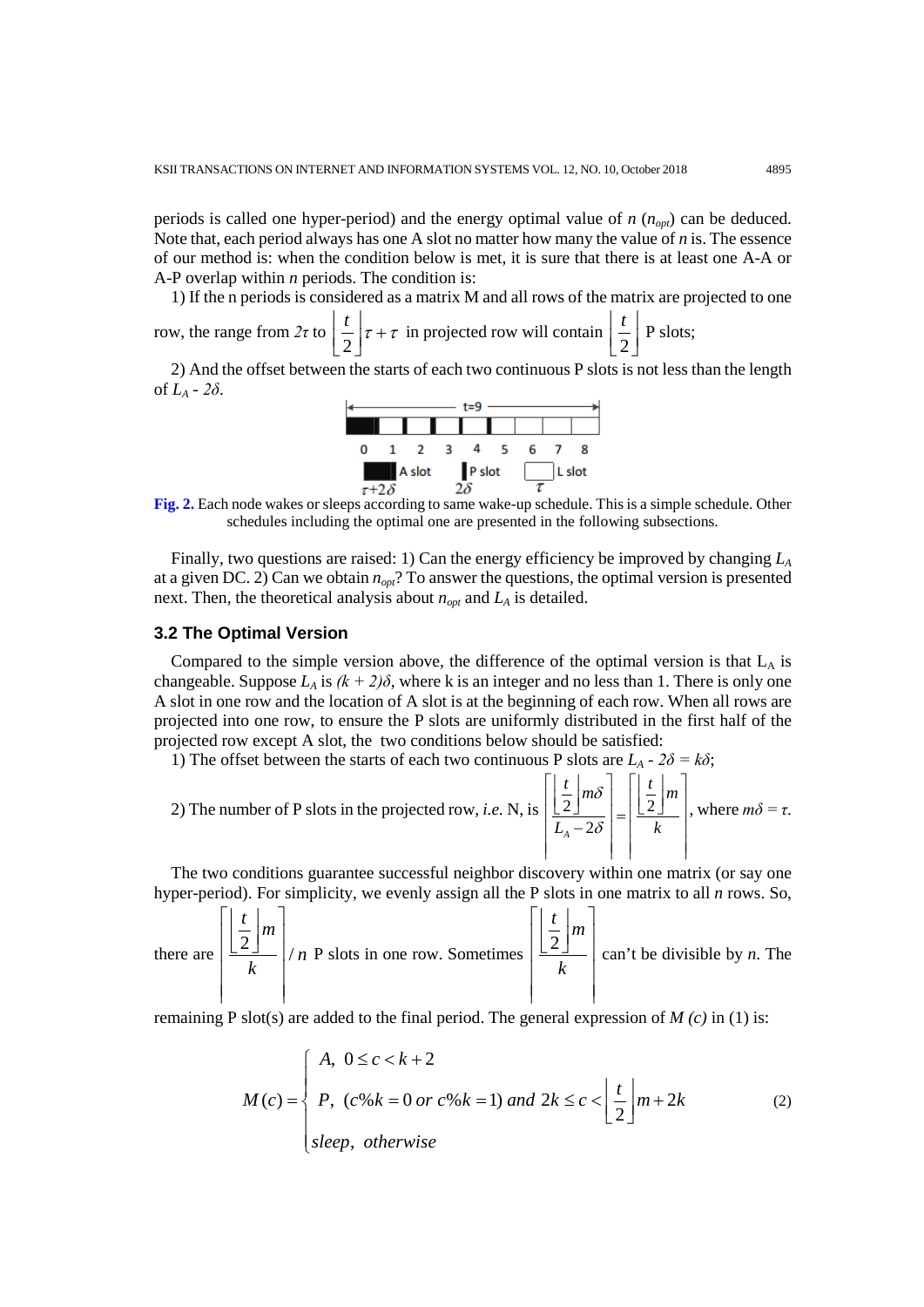**Fig. 3(a)** and **Fig. 3(b)** are two examples. In Fig. 3(a),  $n = 2$ ,  $L_A = 12\delta$ . In Fig. 3(b),  $L_A = 7\delta$ . There are 4 and 8 P slots in T respectively. The optimal values of *k* and *n* will be obtained in next section.



**Fig. 3.** Two examples of ODM

**Lemma 1** There is at least one A-A or A-P overlap whose length is not less than 2δ within one hyper-period (the proof of the lemma is omitted since it is similar to Searchlight and is stated above).

In ODM, A slot employs the same beaconing strategy as Disco  $\lceil 3 \rceil$  to ensure bidirectional discovery in A-A overlap. One beaconing packet is sent both at the beginning and the end of A slot. P slot is required to send one beaconing packet at the first *δ* and switch to receiving mode in the second  $\delta$ . When one node receives one beaconing packet, it is required to send one beaconing packet to make its receivers discover it. So, bi-direction discovery in A-P overlap is achieved.

## **4. Theoretical Analysis**

We fix the DC and see the variation of the worst-case bound when the parameters n and k changes for ODM. The minimum value of worst-case bound is deduced in the analysis below. The worst-case bounds of other methods are also given. DC (whose value is d) is defined as the total active slots length within a certain time divided by this total time. In one hyper-period  $T = nt$ , there are two kinds of active slots, A slot and P slot. As stated in the subsection above,

there are *n* A slots whose length are 
$$
(k + 2)\delta
$$
,  $\left| \frac{\left(\frac{t}{2}\right) m\delta}{k\delta} \right|$  P slots whose length are 2 $\delta$ . So, the

DC of ODM is: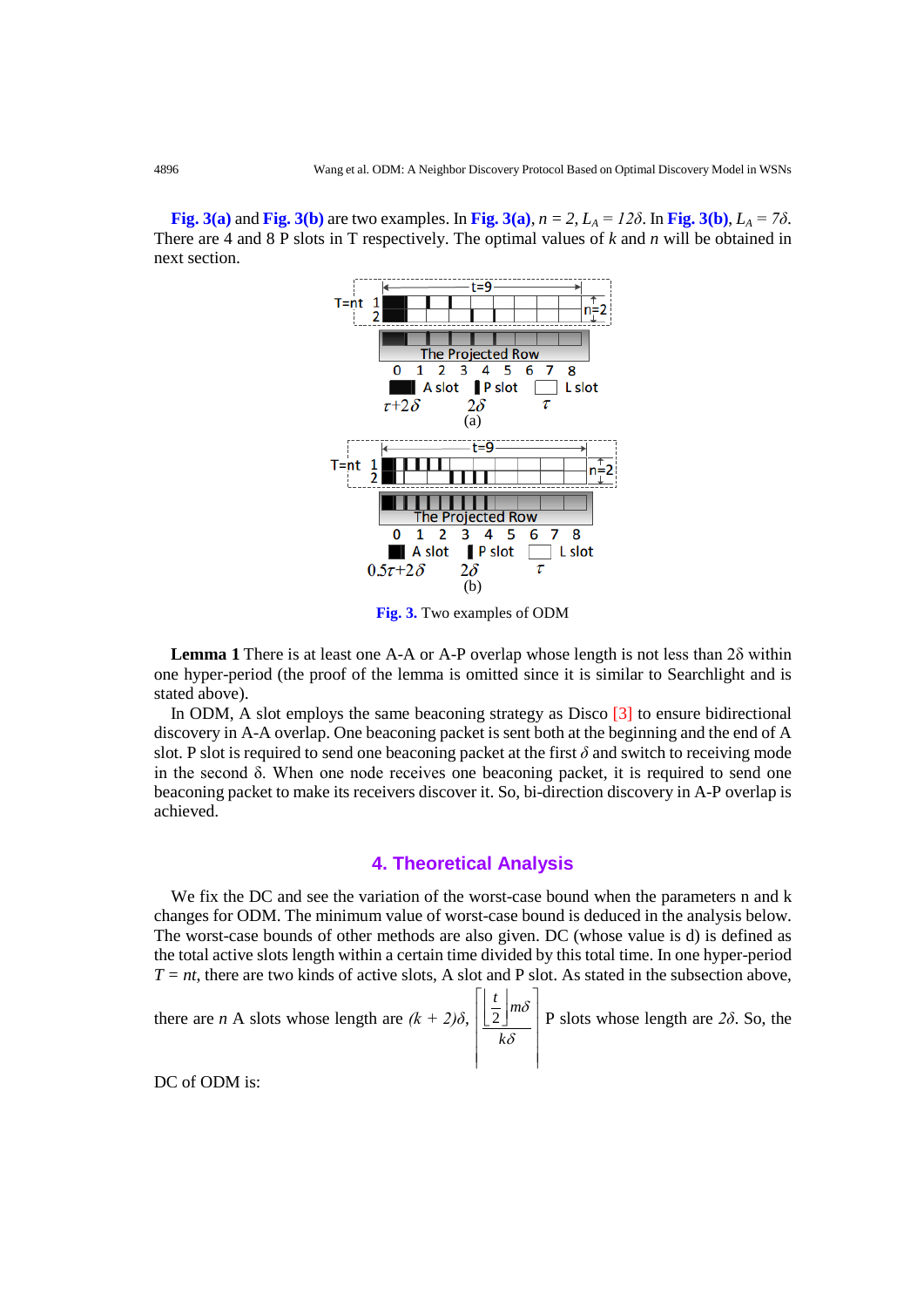$$
n(k+2)\delta + \frac{2\left\lfloor \frac{t}{2} \right\rfloor m\delta}{k}
$$

$$
d = \frac{n m \delta}{\frac{n m \delta}{\delta}} \approx \frac{k+2}{m t} + \frac{1}{k n}
$$
(3)

where  $d > \frac{1}{1}$ *kn*  $>$  $\frac{1}{1}$ . Then,  $t = \frac{k+2}{1}$  $(d - \frac{1}{1})$  $t = \frac{k}{-k}$ *m d kn*  $=\frac{k+1}{k+1}$ − . The worst-case bound  $w(n, k) = nt = \frac{n(k + 2)}{m(d - \frac{1}{k})}$ *m d kn*  $= nt = \frac{n(k + 1)}{2}$ − (4)

We take partial derivative of  $w(n, k)$  with respect to *n*. When  $\frac{\partial w}{\partial n} = 0$  $\frac{\partial w}{\partial n} = 0$ , we find the

worst-case bound obtains the minimum value. The corresponding  $n_{opt}$  is  $\frac{2}{n}$ *dk* . When  $n_{opt}$  is

taken into equation (4), 
$$
w(k) = \frac{4}{md^2} (1 + \frac{2}{k})
$$
.



**Fig. 4.** Worst-case bounds in theory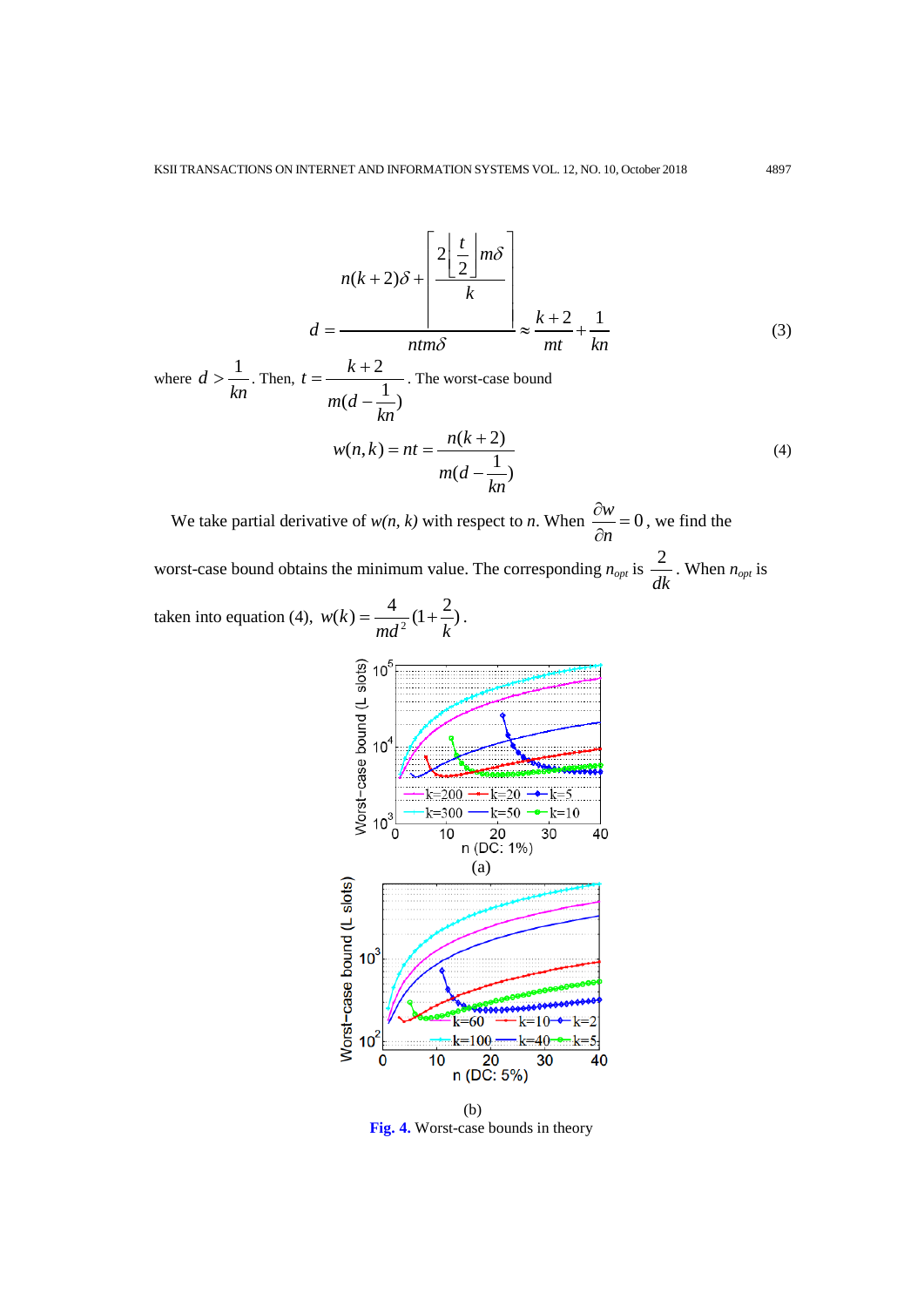Then, the optimal value of *k* is  $2/d$ . It is because  $n = 2/(kd) \ge 1$ . So, *k* must be not less than  $2/d$ . When  $k = 2/d$ ,  $n_{opt}$  is 1. Accordingly, the minimum value of  $w(n, k)$  is  $\frac{4}{nd^2}(1+d)$ *md*  $+ d$ ). The curves of worst-case bounds are given by **Fig. 4(a)** and **Fig. 4(b)** when the DC is fixed to 1% and 5% respectively. We can see *nopt* is always 1. When *d*, *n* and *k* are known, *t* can be calculated. Then, according to expression (2), the locations of A slot and all P slots in one period is obtained. For comparison, the theoretical worst-case bounds for different protocols at same DC are given by **Table 1**. Since Searchlight-Trim is the best protocol in Non-integer [17], we only care Searchlight-Trim. We can see our method reduce the worst-case bound up to 43.89% in theory compared with Searchlight-Trim.

| Protocol            | Worst bounds                                        | Worst bounds denoted by d     |
|---------------------|-----------------------------------------------------|-------------------------------|
| Disco               |                                                     | $d^2$                         |
| Searchlight-Striped | $-2$<br>$t \approx \frac{t^2}{4}$<br>$\overline{2}$ | $\frac{(1+\delta)^2}{d^2}$    |
| Searchlight-Trim    | $rac{t}{2}$ $t \approx \frac{t^2}{2}$               | $\frac{2(0.5+\delta)^2}{d^2}$ |
| <b>ODM</b>          | $nt, n_{opt} = 1$                                   | $\frac{4}{md^2}(1+d)$         |

**Table 1.** Worst-case bounds for different protocols at same DC

# **5. Evaluation**

The primary goal of our evaluations is to show that whether our algorithm performs better than the other algorithms. The evaluation environment is described as follows: there is a 200m  $\times$ 200m square region which is divided into  $40 \times 40$  same size grids. We put 200 nodes on the vertexes of the grids randomly. The communication range of any two nodes is within 50m to 100m at random. Firstly, in order to evaluate the worst-case bounds in the static case, we keep all nodes static and evaluate how long discovery neighbor will take with different protocols. Secondly, for evaluating the performance of all protocols in dynamic environment, we let nodes move along the grid side according to a certain speed in the process of the simulation. Their moving directions are reset randomly when they move to the vertexes of the grids but remain unchanged at other time. The start time of each node for all simulations is randomized within the first period.

When the worst-case bounds are evaluated, we log all times of every node discovering its neighbors. If all nodes discover all their neighbors, we end the simulation. We draw the cumulative distribution function (CDF) of discovery latency for all protocols operating at a given DC, such as 2%. **Fig. 5** indicates that ODM achieves smaller latency all along, compared with the others. In particular, ODM reduces the time of discovery latency more than 43.64% compared with Searchlight-Trim.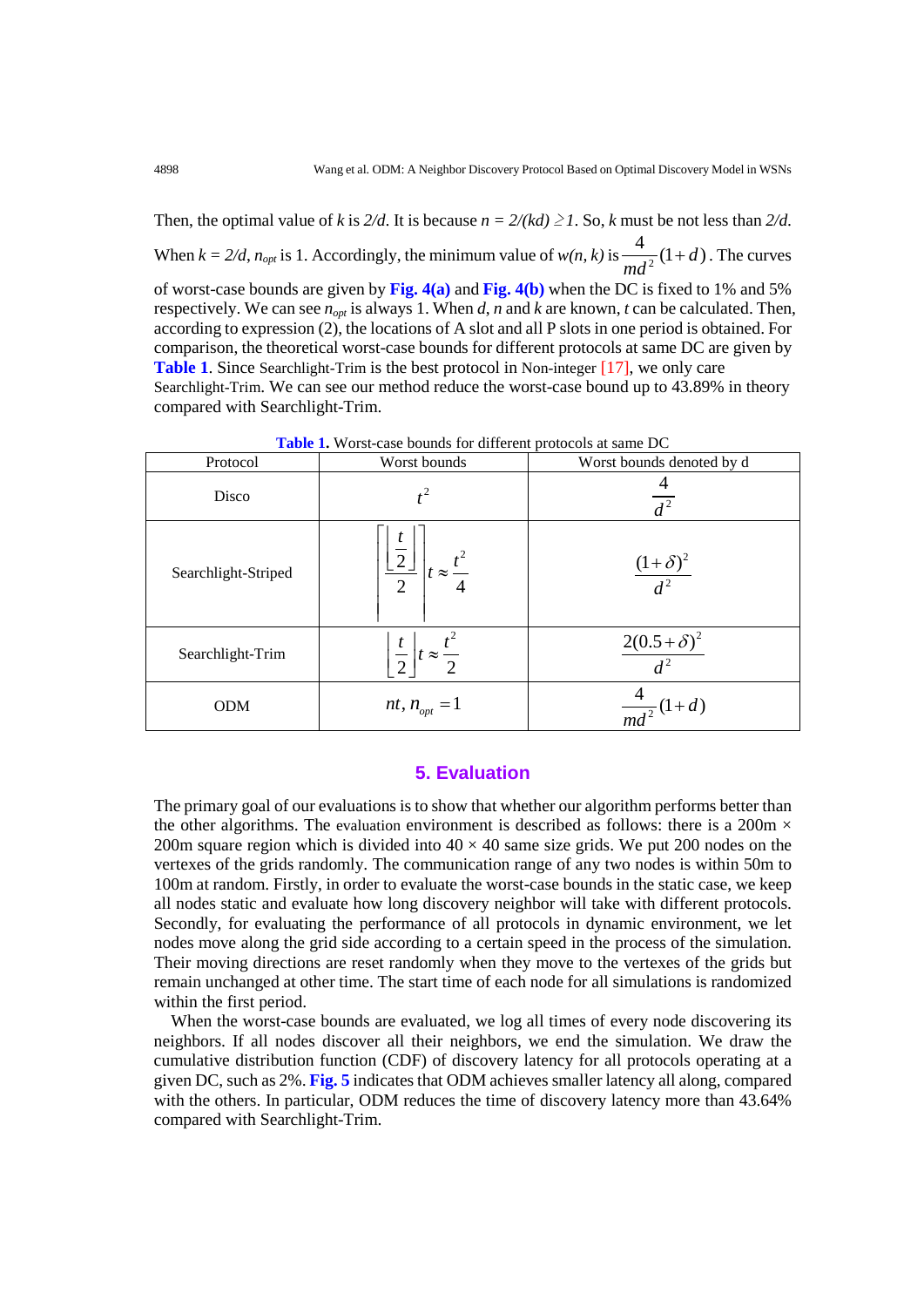

We employ average discovery latency(ADL) to evaluate all algorithms in dynamic case. Fig. **6(a)** indicates that the ADLs all go smaller and smaller for these four algorithms with the value of DCs changing from 1% to %5. When the DC is 1%, ODM lowers ADL approximately 48.29% compared to Searchlight-Trim. **Fig. 6(b)** shows the impact of speed on ADL. It indicates that ODM is so robust that nearly avoiding the influence of speed.



**Fig. 6.** The curves of ADL in dynamic scenarios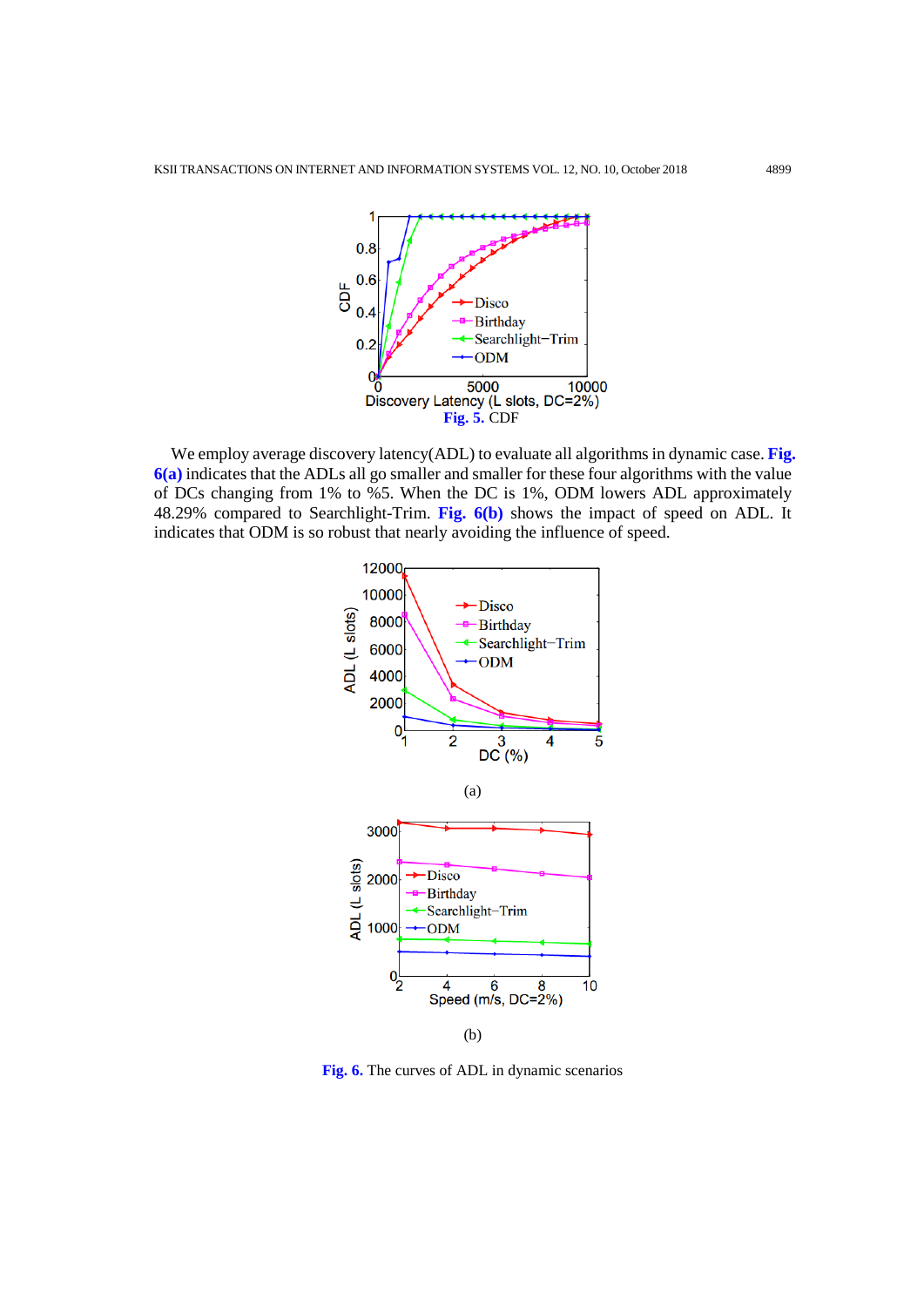## **6. Conclusion**

With the challenge that the energy of nodes is usually restricted, the problem of asynchronous neighbors discovery about how to make energy more efficient is a primary concern for WSNs applications. In our research, aiming at energy saving, ODM is proposed. We theoretically deduce that ODM can reduce worst-case bound by approximately 43.89% in comparison to Searchlight-Trim. The simulation results verified the advantages of ODM.

## **Acknowledgement**

This work was supported by the National Natural Science Foundation of China (grant no. 61373091); NNSFC&CAAC U1533203; the key Technology R&D program of Sichuan Province (grant no. 2016GZ0068, Science & Technology Department of Sichuan Province, China); the Collaborative Innovation of Industrial Cluster Project of Chengdu (grant no. 2016-XT00-00015-GX); Civil Aviation Airport United Laboratory of Second Research Institute, CAAC && Sichuan University of Chengdu (grant no. 2015-YF04-00050-JH).

#### **References**

- [1] I. Bisio and M. Marchese, "Efficient Satellite-Based Sensor Networks for Information Retrieval," *IEEE Systems Journal*, vol. 2, no. 4, pp. 464-475, Dec. 2008. **Article (CrossRef Link)**.
- [2] S. H. Lee, S. Lee, H. Song, and H. S. Lee, "Wireless sensor network design for tactical military applications: Remote large-scale environments," in *Proc. of IEEE Military Communications Conference MILCOM*, pp. 1-7, Oct. 2009. [Article \(CrossRef Link\).](http://dx.doi.org/10.1109/MILCOM.2009.5379900)
- [3] K. C. Go, J. H. Kim, J. R Cha, B. G. Jo and K. K. Kim, "Challenges and Solutions for Routing in Converged Satellite and Terrestrial Networks," in *Proc. of IEEE Military Communications Conference MILCOM*, pp. 1838-1843, Nov. 2013. [Article \(CrossRef Link\).](http://dx.doi.org/10.1109/MILCOM.2013.310)
- [4] B. McCarthy, S. Varakliotis, C. Edwards, and U. Roedig, "Deploying wireless sensor networking technology in a rescue team context," in *Proc. of RealWorld Wireless Sensor Networks - 4th International Workshop*, pp. 37-48, Jan. 2010. [Article \(CrossRef Link\).](http://dx.doi.org/10.1007/978-3-642-17520-6_4)
- [5] M. T. Lazarescu, "Design of a WSN Platform for Long-Term Environmental Monitoring for IoT Applications," *IEEE Journal on Emerging and Selected Topics in Circuits and Systems*, vol. 3, no. 1, pp. 45-54, Mar. 2013. [Article \(CrossRef Link\).](http://dx.doi.org/10.1109/JETCAS.2013.2243032)
- [6] W. Lee, S. Choi, N. Kim, J.H. Youn, and D. Moore, "Block Combination Selection Scheme for Neighbor Discovery Protocol," in *Proc. of Fifth International Conference on Communication Systems and Network Technologies*, pp. 143-147, 2015. [Article \(CrossRef Link\) .](http://dx.doi.org/10.1109/CSNT.2015.251)
- [7] M. Bakht, M. Trower, and R. Kravets, "Searchlight: Won't you be my neighbor?'," in *Proc. of Mobicom'12 Proceedings of the 18th annual international conference on Mobile computing and networking*, 185-196, 2012. [Article \(CrossRef Link\).](http://dx.doi.org/10.1145/2348543.2348568)
- [8] D. Zhang, T. He, Y. Liu, et al, "Acc:generic on-demand accelerations for neighbor discovery in mobile applications[C]," in *Proc. of ACM Conference on Embedded Network Sensor Systems*, ACM, 169-182, 2012. [Article \(CrossRef Link\).](http://dx.doi.org/10.1145/2426656.2426674)
- [9] L. Chen, Y. Shu, Y. Gu, S. Guo, T. He, F. Zhang, and J. Chen, "Group-based Neighbor Discovery in Low-duty-cycle Mobile Sensor Networks[J]," *IEEE Transactions on Mobile Computing*, vol. 15, no. 8, pp. 1996-2009, 2016. [Article \(CrossRef Link\).](http://dx.doi.org/10.1109/TMC.2015.2476471)
- [10] D. Zhang, T. He, F. Ye, R. K. Ganti, and H. Lei, "EQS: Neighbor Discovery and Rendezvous Maintenance with Extended Quorum System for Mobile Sensing Applications[C]," in *Proc. of IEEE International Conference on Distributed Computing Systems*, pp. 72-81, 2012. Article (CrossRef Link).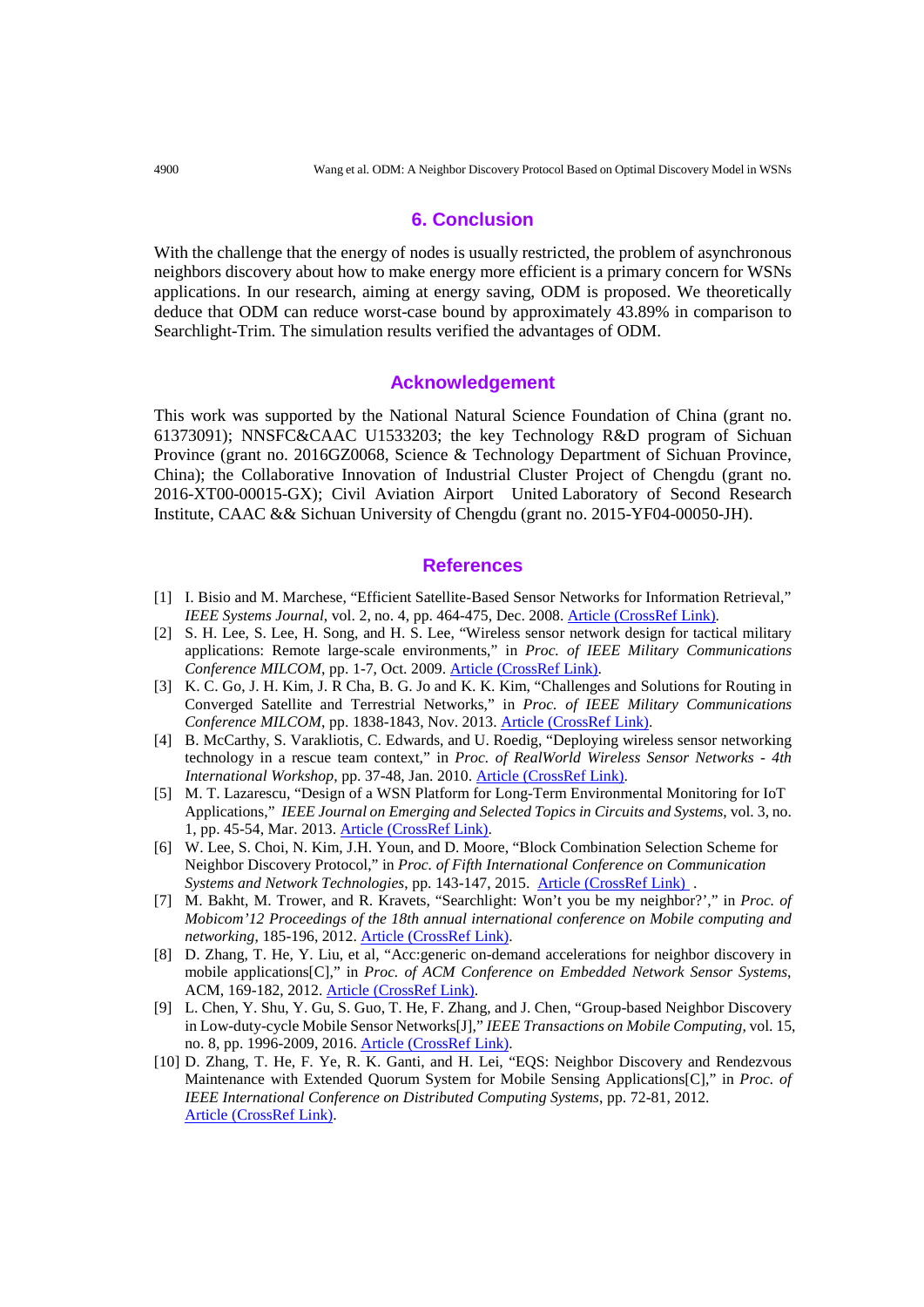- [11] M. J. McGlynn and S. A. Borbash, "Birthday protocols for low energy deployment and flexible neighbor discovery in ad hoc wireless networks," in *Proc. of ACM Int. Symp. Mobile Ad Hoc Netw. Comput. (MobiHoc'01)*, 2001, pp. 137–145. [Article \(CrossRef Link\).](http://dx.doi.org/10.1145/501416.501435)
- [12] R. Margolies, G. Grebla, T. Chen, D. Rubenstein, and G. Zussman, "Panda: Neighbor Discovery on a Power Harvesting Budget[J]," *IEEE Journal on Selected Areas in Communications*, 2016. [Article \(CrossRef Link\).](http://dx.doi.org/10.1109/JSAC.2016.2611984)
- [13] S. Lai, B. Ravindran, and H. Cho, "Heterogenous quorum-based wake-up scheduling in wireless sensor networks," *IEEE Transactions on Computers*, vol. 99, no. PrePrints, 2010. Article (CrossRef Link).
- [14] Y. C. Tseng, C. S. Hsu, and T. Y. Hsieh, "Power-saving protocols for ieee 802.11-based multi-hop ad hoc networks," *[Computer Networks](https://www.sciencedirect.com/science/journal/13891286)*, 2002. [Article \(CrossRef Link\).](http://dx.doi.org/10.1016/S1389-1286(03)00284-6)
- [15] P. Dutta and D. Culler, "Practical asynchronous neighbor discovery and rendezvous for mobile sensing applications," in *Proc. of the SenSys 2008*, pp. 71-84, 2008. Article (CrossRef Link).
- [16] A. Kandhalu, K. Lakshmanan and R. Rajkumar, "U-connect: A lowlatency energy-efficient asynchronous neighbor discovery protocol," in *Proc. of Int. Conf. Inf. Process. Sens. Netw. (IPSN'10)*, pp. 350–361, 2010. [Article \(CrossRef Link\).](http://dx.doi.org/10.1145/1791212.1791253)
- [17] S. Chen, A. Russell, R. Jin, Y. Qin, B. Wang, and S. Vasudevan, "Asynchronous neighbor discovery on duty-cycled mobile devices: Integer and non-integer schedules," in *Proc. of MobiHoc'15 Proceedings of the 16th ACM International Symposium on Mobile Ad Hoc Networking and Computing*, pp. 47-56, 2015. [Article \(CrossRef Link\).](http://dx.doi.org/10.1145/2746285.2746297)
- [18] W. Lee, I. H. Youn, T. Song, N. Kim, and J. H. Youn, "Prime Block Design for Asynchronous Wake-Up Schedules in Wireless Sensor Networks," *IEEE Communications Letters*, pp. 1437-1440, 2016. [Article \(CrossRef Link\).](http://dx.doi.org/10.1109/LCOMM.2016.2564971)
- [19] R. Zheng, J. C. Hou and L. Sha, "Optimal Block Design for Asynchronous Wake-Up Schedules and Its Applications in Multihop Wireless Networks[J]," *IEEE Transactions on Mobile Computing*, vol. 5, no. 9, pp. 1228-1241, 2006. [Article \(CrossRef Link\).](http://dx.doi.org/10.1109/TMC.2006.134)
- [20] L. Wei, B. Zhou, X. Ma, D. Chen, J. Zhang, J. Peng, Q. Luo, L. Sun, D. Li, and L. Chen, "Lightning: A High-efficient Neighbor Discovery Protocol for Low Duty Cycle WSNs[J]," *IEEE Communications Letters*, vol. 20, no. 5, 2016. [Article \(CrossRef Link\).](http://dx.doi.org/10.1109/LCOMM.2016.2536018)
- [21] Y. Qiu, S. Li, X. Xu, and Z. Li, "Talk more listen less: Energy-efficient neighbor discovery in wireless sensor networks," in *Proc. of IEEE Conference on Computer Communications (INFOCOM)*, 2016. [Article \(CrossRef Link\).](http://dx.doi.org/10.1109/INFOCOM.2016.7524336)



**Hao Wang** received the Bachelor's degree in Computer Science from Sichuan University, Chendu, China in 2015. And he is currently working towards Graduate at School of Computer in Sichuan University, Chengdu, China. His research focus on the Indoor Locationing and Wireless Sensor Network.



**Liangxiong Wei** is working for his Ph.D in School of Computer, Sichuan University, Chengdu, China. His research insterests include Wireless Sensor Network, Embedded Systems, Computer Network.